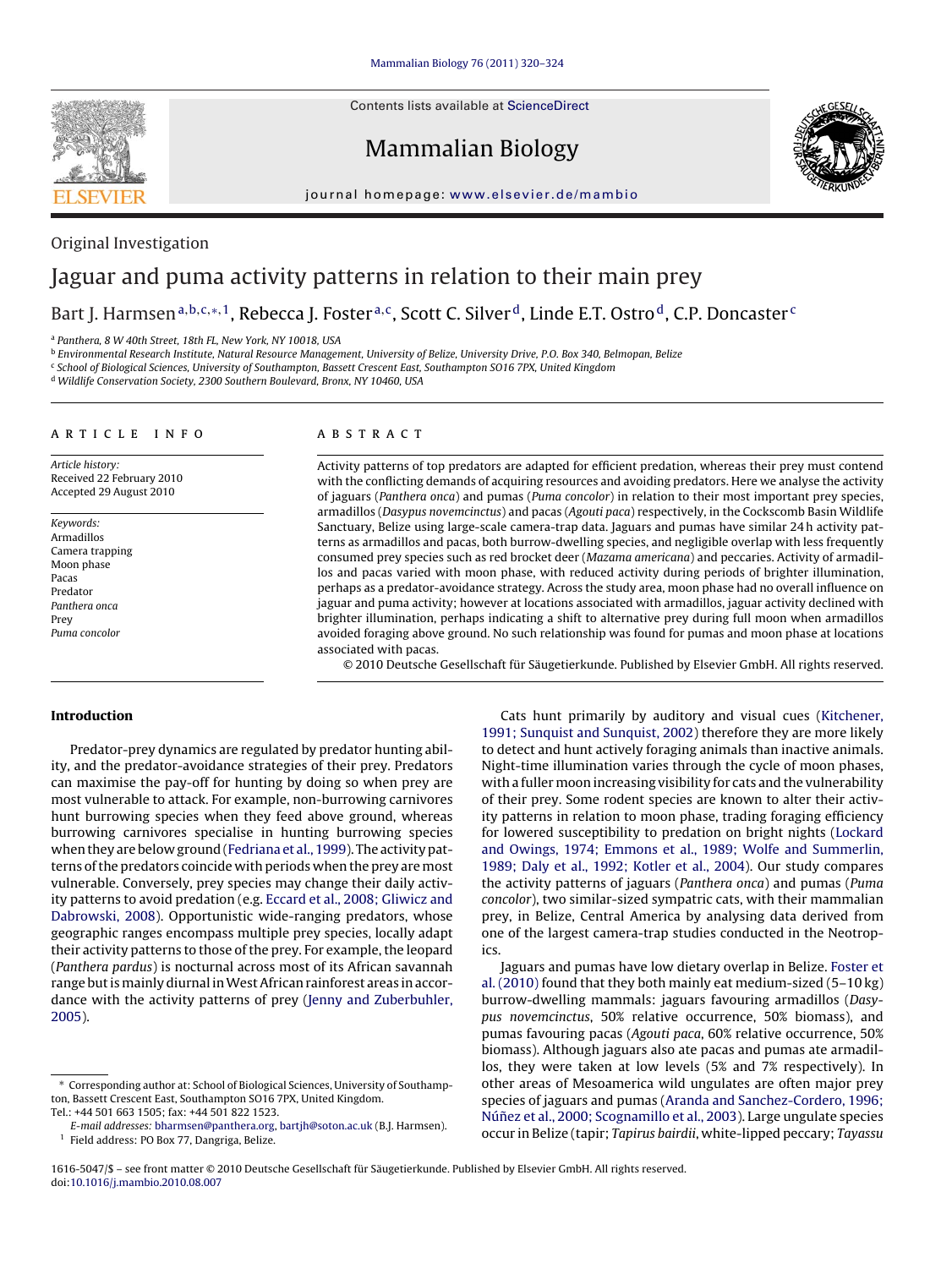pecari, collared peccary; Tayassu tajacu and red brocket deer; Mazama americana), but they are less important in the cats' diets contributing, in combination, to less than one-quarter of the diet of either cat species.

The reliance of both cats on these smaller species does not seem to be detrimental since the density of jaguars is one of the highest in the world at close to 10 individuals per  $100 \text{ km}^2$ ([Silver et al., 2004; Harmsen, 2006\).](#page-4-0) Although living at an unknown lower density than jaguars, CBWS has a healthy sympatric puma population [\(Harmsen et al., 2010\).](#page-4-0) A relatively high number of puma photographs were recorded per survey period. A substantial percentage of these photographs could not be identified to individual level, making it impossible to estimate puma densities using mark-recapture analysis like [Kelly et al. \(2008\)](#page-4-0) ([Harmsen et al.,](#page-4-0) [2010\).](#page-4-0)

Jaguars and pumas both have nocturnal activity patterns in Belize ([Harmsen et al., 2009\).](#page-4-0) We tested whether the activity patterns of these cat species are synchronised to the activity pattern of their principal prey. As there are no burrowing mammalian predators in the region [\(Reid, 1997\),](#page-4-0) pacas and armadillos may face a trade-off between above-ground foraging and refuge from cat predation. Armadillos and pacas may reduce their above-ground activity on bright nights when the risk of detection by jaguars and pumas may be greatest. We tested whether activity is influenced by night-time illumination (moon phase) compared to the activity of non-burrowing nocturnal species which endure no predation pressure from jaguars and pumas. If prey activity cycles with moon phase, so too may predator activity. If prey remain for longer below ground on bright nights, jaguars and pumas may become more active to compensate for lowered availability of their primary prey, or they may lower their activity to save energy for more efficient hunting during darker nights, or they may switch to diurnal prey during this period.

#### **Material and methods**

The study was conducted in the eastern lowlands of the Cockscomb Basin Wildlife Sanctuary (CBWS) in Belize, Central America (UTM WGS84 03.48.113, 18.54.515). The CBWS covers  $425 \text{ km}^2$  of protected secondary tropical moist broad-leaf forest. CBWS supports a high density of jaguars, ∼8–10 jaguars per 100 km2 [\(Silver et al., 2004; Harmsen, 2006; Foster, 2008\).](#page-4-0) The density of pumas is unknown, but small-scale, short-term recognition from camera data was possible and suggested that pumas exist at lower numbers than jaguars in this area ([Harmsen et al., 2010\).](#page-4-0) The CBWS has a high density of waterways ( $\sim$ 2.5 km/km<sup>2</sup>). Within the homogeneous secondary growth of the eastern basin, photo capture rates of jaguars and pumas do not vary with distance to water, altitude or slope [\(Harmsen et al., 2010\).](#page-4-0)

A total of 110 camera locations functioned for periods of 2–20 months over 2.5 years. The camera study took place in the same area and period of the diet study of [Foster et al. \(2010\). C](#page-4-0)ameras were located along old logging roads, newly cut trails and waterways [\(Fig. 1\).](#page-2-0) The cameras covered an effective sampling area of 198 km2 [\(Harmsen, 2006\).](#page-4-0) Neighbouring cameras were separated by 0.5–2.0 km, with a maximum distance between any two cameras of 21.6 km (mean  $\pm$  SD = 7.9 km  $\pm$  4.3, n = 110, [Fig. 1\).](#page-2-0) At each location, a pair of passive cameras (Cam Trak South Ltd) was set to photograph each flank of any passing animal, with continuous 24-h operation and an enforced 3-min delay between consecutive photographs. All photographs were stamped with the time and date. This study derives its camera-trap data from multiple surveys carried out from 2003 to 2005 ([Silver et al., 2004; Harmsen, 2006;](#page-4-0) [Harmsen et al., 2009, 2010\).](#page-4-0) Analyses were based on 32 jaguars and at least 9 pumas.

Activity patterns were extracted from the camera data for jaguars, pumas, the two major prey species (armadillos and pacas), three ungulate prey species (red brocket deer, collared peccaries and white-lipped peccaries) and three control species. The control species were included to test whether activity varied with moon phased in non-prey species: a medium-sized carnivore, the ocelot (Leopardus pardalis), amedium-sized omnivore, the common opossum (Didelphis marsupialis), and a large herbivore, the tapir. Statistics were calculated with Minitab version 14.

#### Activity patterns

The 24-h activity patterns all species were deduced from camera-trap photo records (see [Harmsen et al., 2009\).](#page-4-0) Pearson correlations were calculated between the 24-h activity patterns of jaguars and pumas and the activity patterns of each prey species to assess the level of association in activity. Percentages were Arcsineroot transformed prior to analysis.

#### Moon phase and activity

Moon phase was enumerated for each calendar day of the sampling period using the software Quickphase Pro 3.3.4 (BlueMarmot.com). On average, a complete moon phase cycle lasts 15 days (13–16 days). To standardise for variation in length, moon phase was scaled on a 15-point scale from 0 = new moon to 14 = full moon, with first and last quarter moon both = 7. Percent capture success of each species was calculated for each moon-phase level as (species capture frequency/trap effort  $\times$  100). Linear regressions were calculated for capture success of each nocturnal species against moon phase after arcsine transformation.

Cloud cover varied within and between nights, and its effects on lunar illumination could not be measured at camera locations. The analyses therefore assumed that cloud cover would only weaken existing relationships between moon phase and activity.

Previous camera-trap studies in CBWS ([Weckel et al., 2006;](#page-4-0) [Harmsen et al., 2010\)](#page-4-0) showed that armadillos and pacas are captured in different locations than jaguars and pumas. While the cats were mainly caught on open trails, the two prey species were mostly captured in dense undergrowth. Such variation in optimal capture locations of different species does not compromise studies of activity patterns as long as the sample size for each species is high enough; and may usefully indicate locations where the predators are most likely to encounter their prey and be actively hunting, versus simply travelling. It was assumed that jaguars and pumas were hunting in locations associated with high armadillo and paca activity, and they were more likely to be travelling when active on wide trails where armadillos and pacas are less common. We therefore repeated the analysis between moon phase and activity for a subset of locations associated with paca and armadillo captures  $(≥2$  captures/100 days).

#### **Results**

#### Activity patterns

Red brocket deer and both peccary species had diurnal activity patterns, the converse of the activity pattern of the two large cats [\(Fig. 2\).](#page-3-0) The activity patterns of armadillos, pacas and tapirs overlapped with the nocturnal habits of the two large cats. Paca and tapir activity correlated positively with the activity patterns of jaguars and pumas [\(Table 1\).](#page-2-0) Although armadillo activity did not correlate with the activity of either cat, the activity of the jaguars, pumas and armadillos overlapped for 10 h of the night. Activity patterns of both cats were correlated with the three species not encountered in the diet, ocelot, tapir and opossum ([Table 1\).](#page-2-0) The activity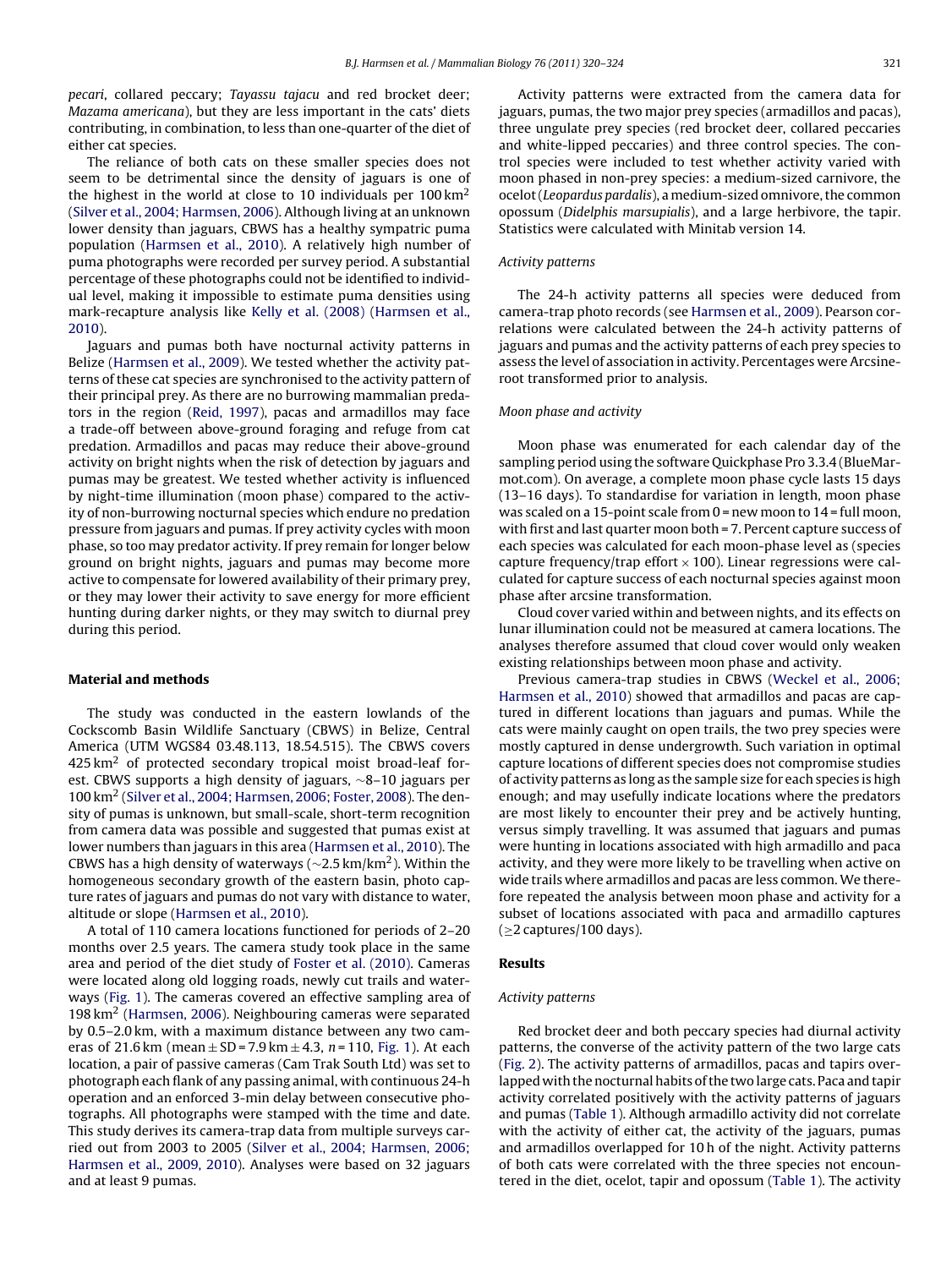<span id="page-2-0"></span>

**Fig. 1.** Location of camera stations in the study area. Trails and waterways are shown.

pattern of ocelots was closely correlated with activity of both larger cats, while the activity of opossums was associated only with puma activity.

## Moon phase and activity

Armadillos and pacas were the only prey species whose activity varied with moon phase. Percent capture success decreased significantly with moon phase for both species, indicating increased above-ground activity on darker nights [\(Fig. 3\)](#page-3-0). Paca activity declined by a factor of 30 as the moon changed from new moon to full moon. The linear relation for armadillo was markedly lower compared to paca with only a small percentage (22%) of the variance explained by moon phase. However [Fig. 3](#page-3-0) indicates that armadillo activity also declined as the moon became brighter, with activity stable until 4 days before full moon followed by a marked drop-off in activity. No decline in activity was observed for the other nocturnal, control species: common opossums, tapirs and ocelots.

Across all locations, neither jaguar nor puma activity varied with moon phase ([Fig. 3\).](#page-3-0) Nor was there evidence that diurnal activity of jaguars or pumas increased during full moons when armadillo

#### **Table 1**

Pearson correlations between 24-h activity patterns of jaguars or pumas and prey and control species. Significant correlations ( $p$  < 0.05) are shown in bold.

| <b>Species</b>                  | Jaguar  | Puma    |
|---------------------------------|---------|---------|
| Armadillo (main prey of jaguar) | 0.33    | 0.36    |
| Paca (main prey of puma)        | 0.43    | 0.51    |
| Ocelot (control)                | 0.76    | 0.75    |
| Tapir (control)                 | 0.64    | 0.65    |
| Opossum (control)               | 0.29    | 0.52    |
| Brocket deer (prey)             | $-0.30$ | $-0.32$ |
| Collared peccary (prey)         | $-0.69$ | $-0.61$ |
| White-lipped peccary (prey)     | $-0.36$ | $-0.50$ |

and paca activity declined ( $p > 0.1$ ). However at locations with frequent armadillo captures, jaguars were most active on dark nights, their activity increasing by 50% between full moon and new moon [\(Fig. 4\).](#page-3-0) The relation could only weakly be described as linear with a mere 22% of the variance explained. No such pattern was detected between puma activity and moon phase at locations associated with high paca activity.

#### **Discussion**

Activity patterns of jaguars vary considerably within and between study sites. They are primarily nocturnal in the Venezuelan llanos ([Scognamillo et al., 2003\),](#page-4-0) the dry forests of Mexico (Núñez et al., 2002), and the Belizean rainforest ([Rabinowitz and](#page-4-0) [Nottingham, 1986; Harmsen et al., 2009\);](#page-4-0) they show crepuscular activity peaks in the Bolivian Chaco [\(Maffei et al., 2004\).](#page-4-0) They are most active during the day in Brazilian Pantanal ([Crawshaw and](#page-4-0) [Quigley, 1991\),](#page-4-0) whilst in the Peruvian Amazon jaguars are equally active day and night ([Emmons, 1987\).](#page-4-0) Studies that collected data on both jaguars and pumas have found overlapping activity patterns in both species (Núñez et al., 2002; Scognamillo et al., 2003; [Harmsen et al., 2009\).](#page-4-0)

In this study, activity of jaguars and pumas coincided with periods when their main prey species forage above ground, as has been found for feline predators of rodents and lagomorphs (e.g. [Fedriana](#page-4-0) [et al., 1999; Roth and Lima, 2007\).](#page-4-0) In other parts of the neotropics, jaguars and pumas rely more on diurnal ungulate species as prey (e.g. Crawshaw and Quigley, 2002; Núñez et al., 2000; Scognamillo [et al., 2003; Taber et al., 1997\).](#page-4-0) For example, in the Pantanal jaguars are mostly diurnal and feed mainly on domestic and wild ungulates, and capybaras (Hydrochaeris hydrochaeris) [\(Crawshaw and](#page-4-0) [Quigley, 1991, 2002\).](#page-4-0) In Venezuela, jaguars and pumas were active for 30–50% of the daylight hours compared to 40–60% during the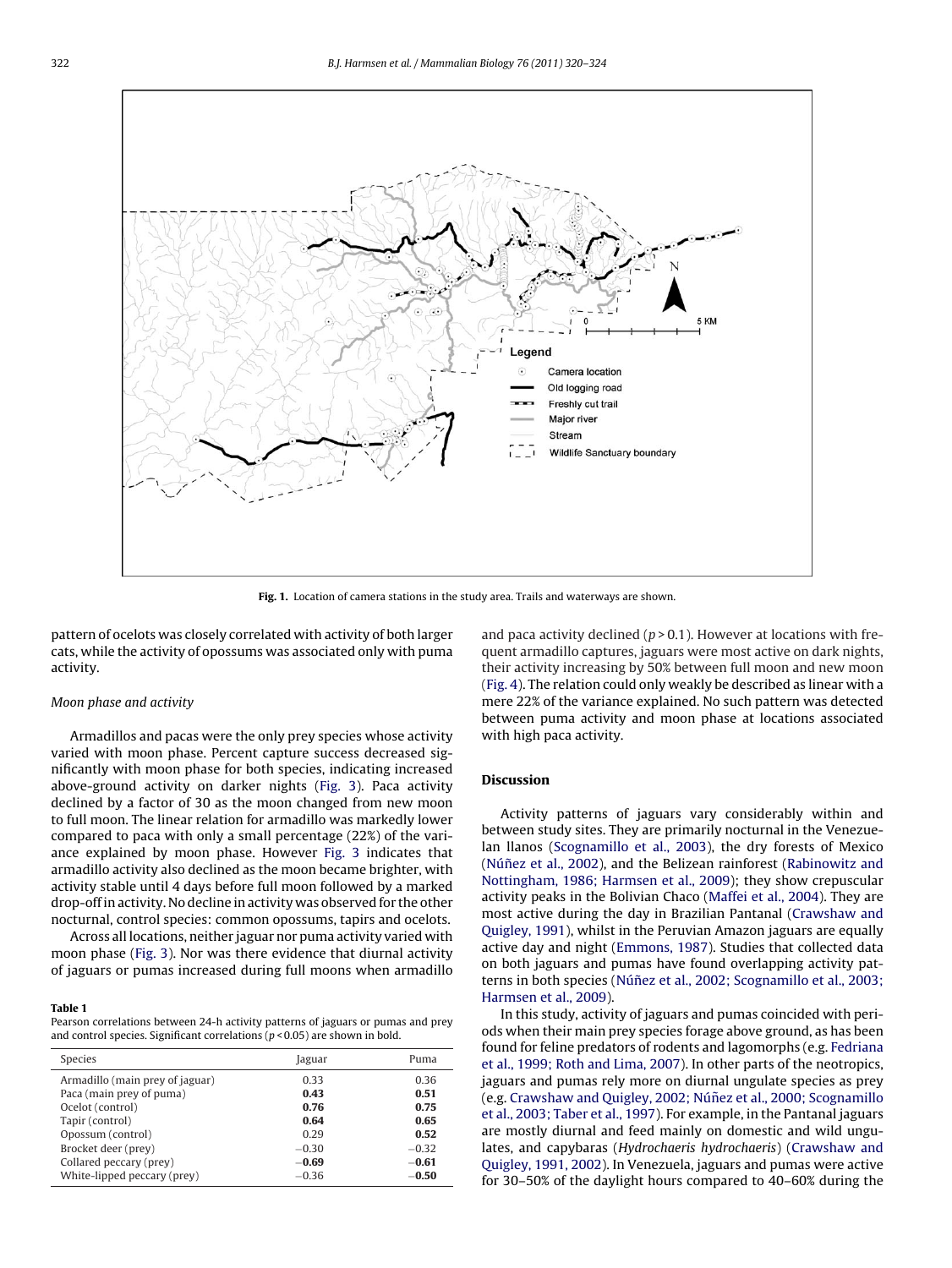<span id="page-3-0"></span>

**Fig. 2.** Activity patterns of jaguar, puma, prey species and control species  $(N =$ number of captures).

night-time hours ([Scognamillo et al., 2003\).](#page-4-0) There, jaguars consumed mainly capybaras and peccaries (Tayassu sp.) and pumas mainly consumed livestock and collared peccaries (Tayassu tajacu) ([Polisar et al., 2003\).](#page-4-0) In contrast, in CBWS, 70% of jaguar and puma activity occurred at night and only 30% during daytime hours. Here, the nocturnal activity patterns of jaguars and pumas did not fully overlap with the two main prey species, indicating they also allocate activity to periods when other important prey species are active. White-lipped peccaries and red brocket deer are second most important prey in jaguar and puma diets respectively ([Foster et al., 2010\).](#page-4-0) Jaguar activity showed a crepuscular peak between 18:00 and 19:00, a period when white-lipped peccaries were still active, while pumas remained active for longer during the morning than did jaguars, a period when red brocket deer are active.

The nocturnal behaviour of armadillos and pacas could be an adaptation to predation risk, especially for pacas whose vegetarian diet [\(Reid, 1997\) s](#page-4-0)hould otherwise allow them to forage at any time.



**Fig. 3.** Variation in capture success (activity) of nocturnal species with moon phase. The capture success during each of the 15 moon phases were corrected for the frequency of each phase in the total sampling period with 31 new moon and 30 full moon events sampled and ∼60 events sampled for all other moon phase events (range 56–63). N indicates the sample size of captures with known moon phase used for the analysis.

Armadillos feed on arthropods [\(Reid, 1997\)](#page-4-0) and so optimal foraging may reflect a trade-off between foraging during periods of high invertebrate availability and minimising vulnerability to predators. Both prey species appear to further reduce predation risk by lowering their activity during bright moonlit nights, as has been observed in many smaller rodent species (e.g. [Daly et al., 1992; Lockard and](#page-4-0) Owings, 1974; Kotler et al., 2004; Wolfe and Summerlin, 1989). This is likely a strategy to avoid jaguars and pumas since the activity patterns of nocturnal non-prey species, ocelots, tapirs and opossums (a carnivore, herbivore and omnivore respectively), did not covary with moon phase. In locations with more dense undergrowth where armadillos are common, jaguar activity declined with both increased moonlight and reduced armadillo activity. Thus jaguars seem to respond to the lowered availability of armadillos during



**Fig. 4.** Activity responses to moon phase by jaguars and pumas on locations with ≥2 captures/100 days of pacas and/or armadillos. Measurements as in Fig. 2.